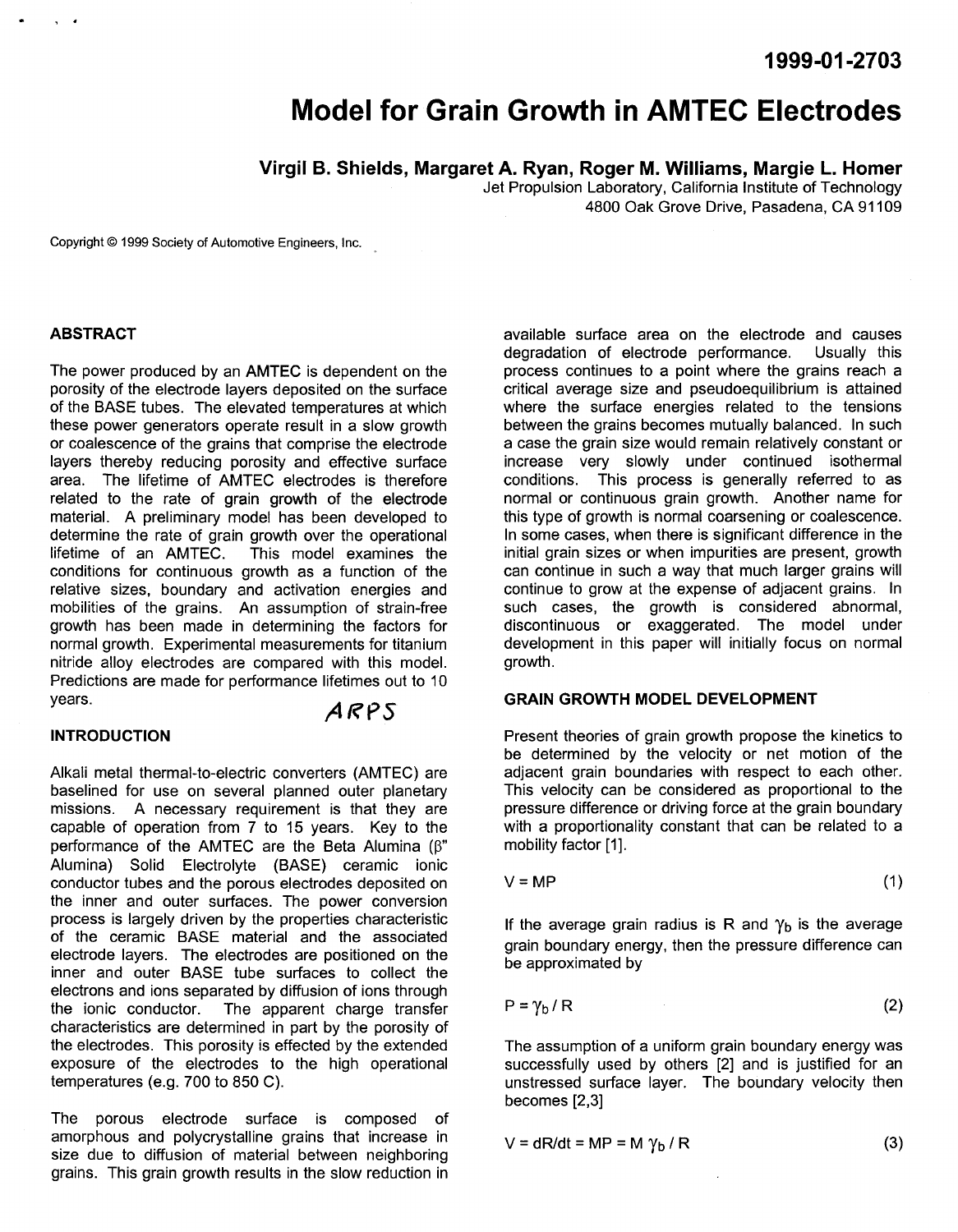The solution of this equation is

 $R^2 - R_0^2 = 2 M v_h t$ 

where Ro is the average initial grain radius.

Although the dependence on the "squared" growth exponent results from this derivation, the actual pressure difference at the grain boundary has a more complex dependence on the surface and volume energies at the grain boundary resulting in higher order dependencies on R. The results of other researchers have shown that a more generalized solution is [3]

$$
R^n - R_o^n = c M \gamma_b t \tag{5}
$$

where c is a proportionality constant that provides for correct dimensionality. For simplicity, the factor of 2 has been included in c.

For surface diffusion across a highly irregular surface, the adjacent boundaries of the grains can be considered generally high angle. This means that the included angle between the grains is large. The mobility of high angle grain boundaries has been found to generally ship of the multiple state of the collection of the form  $[4]$ <br>energy  $E_A$  for boundary migration of the form  $[4]$ energy  $E_A$  for boundary migration of the form  $[4]$ 

$$
M = M_o \exp(-E_A / RT)
$$
 (6)

The solution to equation 3 takes on the form

 $\gamma_{\rm s}$ 

$$
R^{n} - R_{o}^{n} = c \gamma_{b} \text{ t } M_{o} \exp(-E_{A} / RT) \qquad (7)
$$

To determine the grain boundary energy the interface between the grains can be thought of as a thermal groove with an angle  $\phi$  arising from a balance of forces due to surface tension and pressure at the grain boundary **[5].** Figure 1 depicts uch a groove. The boundary energy can be determined by equating it to

grain2 grain 1

Figure 1. Boundary and surface energies at a thermal groove.

sum of the components of the surface energy of the grains at the interface [5]. The boundary energy then becomes **(4)** 

$$
\gamma_{\mathsf{b}} = 2 \, \gamma_{\mathsf{S}} \, \cos \, \phi \tag{8}
$$

Including the expression for **yb,** equation 7 becomes

$$
R^{n} - R_{o}^{n} = c M_{o} \gamma_{S} \cos \phi t \exp(-E_{A} / RT)
$$
 (9)

or

$$
R = R_0 (1 + c M_0 R_0^{-n} \gamma_S \cos \phi t \exp(-E_A / RT))^{1/n}
$$
 (10)

Again, the factor of two has been adsorbed into the constant c for simplicity.

In order to apply this equation to results for TiN, which is one of the primary electrode materials used in the AMTEC under development for the U.S. space program, growth characteristics need to be selected related to this material. The growth exponent, n, has been determined to be between 3 for particle growth controlled primarily by volume diffusion and **4** for surface diffusion at the grain boundaries [3]. While no results for n are available for TIN, data for two associated alloys, TiMn and TiV, have produced an average value of 3.8 for bulk material tending to 3.2 for surface diffusion dominated growth [6].

The values used for TiN in order to compare the model with the actual measured data are listed in Table 1. These values are only considered characteristic ones in that they have been obtained for TiMn and TiV alloys and TiN-chemical vapor deposition data. In addition, the energy values are assumed constant for this preliminary model but are expected to have some variation with temperature and possibly time.

Table 1. Estimated TIN model parameters

| Parameter | <b>Estimated Value</b> |     |
|-----------|------------------------|-----|
| n         | 3.2                    | [6] |
| γs        | 230 kJ/mole            | [7] |
| $E_A$     | 175.5 kJ/mole          | [6] |
| φs        | 30 degrees             |     |
| Φı        | 40 degrees             |     |

The groove angles for the small and large grains,  $\phi_s$  and  $\phi$ <sub>L</sub>, were determined as average values by inspection of scanning electron microscope (SEM) photos of the initial electrode surfaces.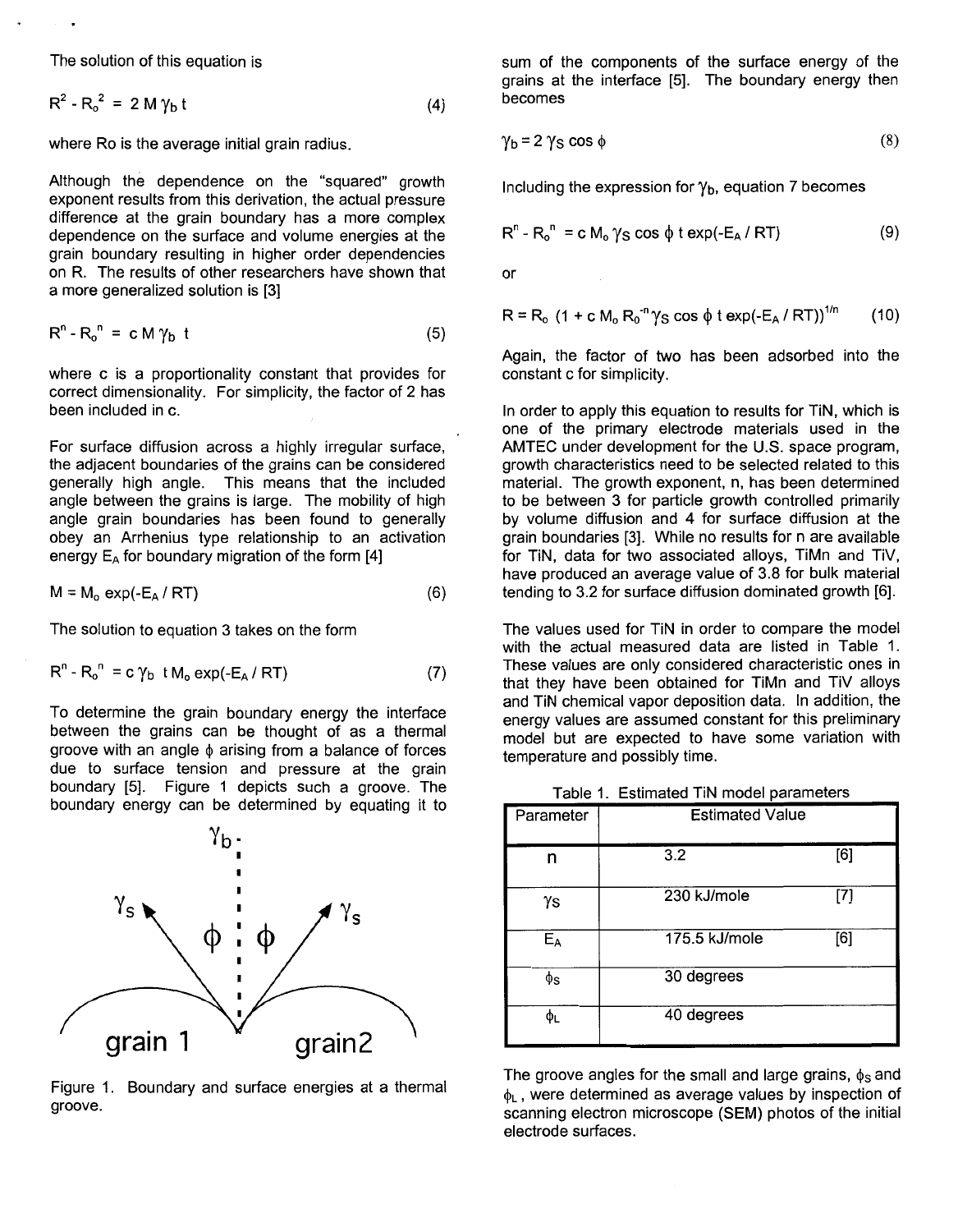The experimental data for TiN grain growth has been compiled from three isothermal exposure tests of BASE tubes of the same configuration as used in AMTEC cells. The exposure tests were conducted in a low pressure sodium vapor representative of operational AMTEC conditions for various times. Each test resulted in a single grain growth measurement. The individual tests ranged from 1120 K to 1220 K and from 500 to 1800 hours so in order to present the data as a function of time for comparison with the model an average temperature value of 1170 K has been used. The grain sizes were determined by examination using a SEM. The grains were segregated into small and large grains<br>to aid in resolving changes in the growth rate. The to aid in resolving changes in the growth rate. ranges of large and small grain sizes were measured from SEM photos of different magnification. Figure *2*  compares the model results with the measured TIN grain sizes. Since the mobility coefficient is not known the



Figure 2. Model results compared to growth of large and small TIN grain sizes over 1800 hours.

model was first fitted to the small grain size data by adjusting the value of the constant factor of the exponential term within equation IO. The comparison for the larger grains was made by ratioing the relative cos  $\phi$ values at the grain boundaries and that of the initial grain sizes,  $R_0$ , for the small and large grains and adjusting the model accordingly. The adjustment factor for the second term inside the parentheses in equation 10 is then

$$
\frac{\cos\phi_L}{\cos\phi_s} \times \left[\frac{(R_o)_s}{(R_o)_L}\right]^n \tag{11}
$$

The model results are observed to be comparable to the measured ones for both small and large grains. The model results indicate that the grain growth rate decreases after an initial period. This result might imply that the grain growth rate would decrease with time so that the grains would tend to a critical size without further electrode performance degradation.

Figure **3** depicts the results for the present model out to 10 years. The calculation indicates a growth rate that tends to a relatively constant value after an initial decrease. After 10 years the model indicates a maximum average grain size of about 7 to 8 microns. The model however doesn't include the effects of impurities within the electrode material. The presence of impurities can either enhance nucleation or can have the effect of pinning the grain boundaries and reducing the rate of grain growth.



Figure **3.** Model projections for grain growth rates out to 10 years.

### **CONCLUSION**

The present model for AMTEC electrode grain growth displays values that are comparable to measured data for TiN. The present available measured grain growth data for TIN however is still limited which hinders the ability to project long term effects. The extended growth rate projection will need to be supported by longer term test data than the 1800 hours presently available. The present results do indicate that the long term performance of TIN electrodes can be modeled. Although the model has been used for TIN electrodes the derivation does not limit its application only to this material.

## **ACKNOWLEDGMENTS**

The research reported in this paper was carried out by the Jet Propulsion Laboratory, California Institute of Technology under a contract with the National Aeronautics and Space Administration.

## **REFERENCES**

- 1. M. Hillert, Acta Metal., 13, 227 (1965).<br>2. J. E. Burke, D. Turnbull, Prog. Metal P
- *2.* J. E. Burke, D. Turnbull, Prog. Metal Phys. 3,220 (1952).
- **3.** Recwstalization and Related Annealing Phenomenon, F. Humphreys, New York, 1995, Pergamon, Chapt. 9.
- **4.** Recwstalization and Related Annealinq Phenomenon, F. Humphreys, New York, 1995, Pergamon, Chapt. 4.
- 5. Surface Self Diffusion of Metals, G. Neuman and G. M. Neumann, International Standard Book No. 0-87849-501- *0,* Diffusion Information Center, Ohio, USA, No.1, 22 (1972).